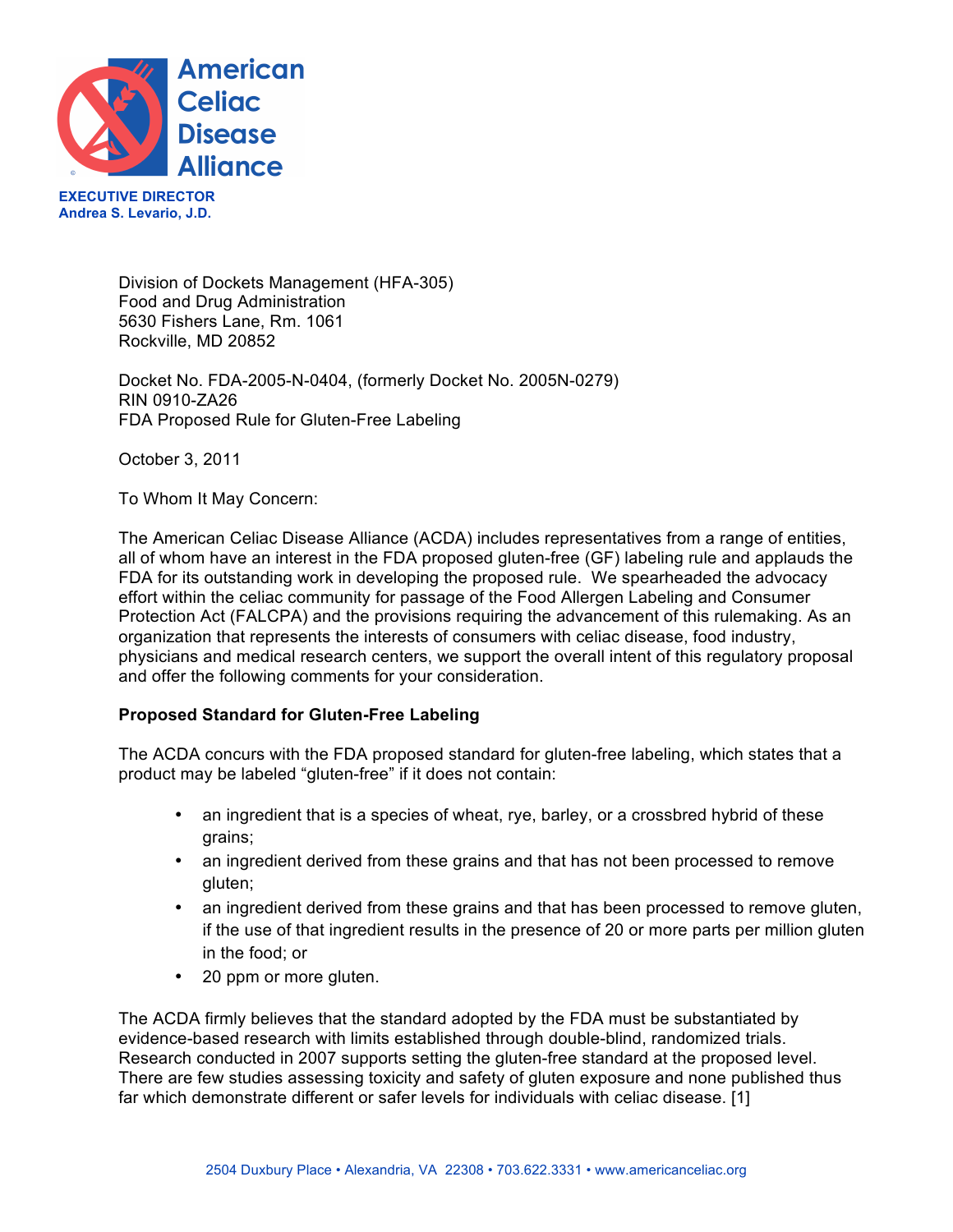### **Labeling 'Inherently Gluten-Free' Foods or Grains**

The proposed gluten-free labeling rule requests comment on whether it is appropriate to have 'qualifying language' relating to the gluten-free food label. For example, white rice is a naturally gluten-free grain. FDA queries whether adding a qualifying language is appropriate, e.g., 'all rice is gluten-free' or 'rice, a gluten-free food.'

Current FDA regulations state (for "low" and "free" claims only): If a food is "low in" or "free of" a nutrient because it is inherent to the product, a statement must be included to show that not just one particular brand but all products of that type are inherently "low in" or "free of" whatever nutrient is being claimed for that product. For example: "Whole milk — a low-sodium food."

The case of oats serves as the example in support of our position. Oats do not contain the gliadin protein, and should be safe for celiac consumers. However, grain standards for the United States allow a set percentage of foreign grains to be present in packages of single name grains. By definition oats may contain up to 25 percent of wild oats and other grains for which standards have been established under the United States Grain Standards Act. Research has shown, and FDA acknowledges, that regular oats pose a risk to celiac consumers due to cross-contamination.

Pure oats, free of cross-contamination, have been grown and marketed in the U.S. for several years. The grain is grown under strict requirements and undergoes rigorous testing, beginning with seed selection and continuing through the manufacturing process. These pure oats are certified to be gluten-free, and are enjoyed by many celiac consumers. Thanks to the educational efforts of national patient support organizations, individuals are aware of the differences between off-the-shelf Quaker Oats and those demonstrated to be gluten-free.

Given the manner in which grain crops are rotated in the U.S., it is likely that similar contamination issues will arise with regard to other inherently gluten-free grains. In fact, a recent study found that among 22 samples of inherently gluten-free grains, seeds and flour, seven (22%) exceeded the proposed FDA standard of < 20ppm and would not be permitted to be labeled gluten-free. [2]

This research has heightened concern about the implied safety of such grains for individuals on the medically prescribed gluten-free diet. Due to the limited sample size, the authors note that a broader scale study is warranted to determine whether certain gluten-free grains are at higher risk of contamination. The ACDA finds this study instructive, and urges the FDA and USDA to support further research in this area.

Additionally, FDA itself has found that qualifying language is confusing to consumers. In its *Draft Report on Effects of Strength of Science Disclaimers on the Communication Impacts of Health Claims,* the FDA notes that "even when qualified health claims were understood as intended, qualifying statements had unexpected effects on consumers'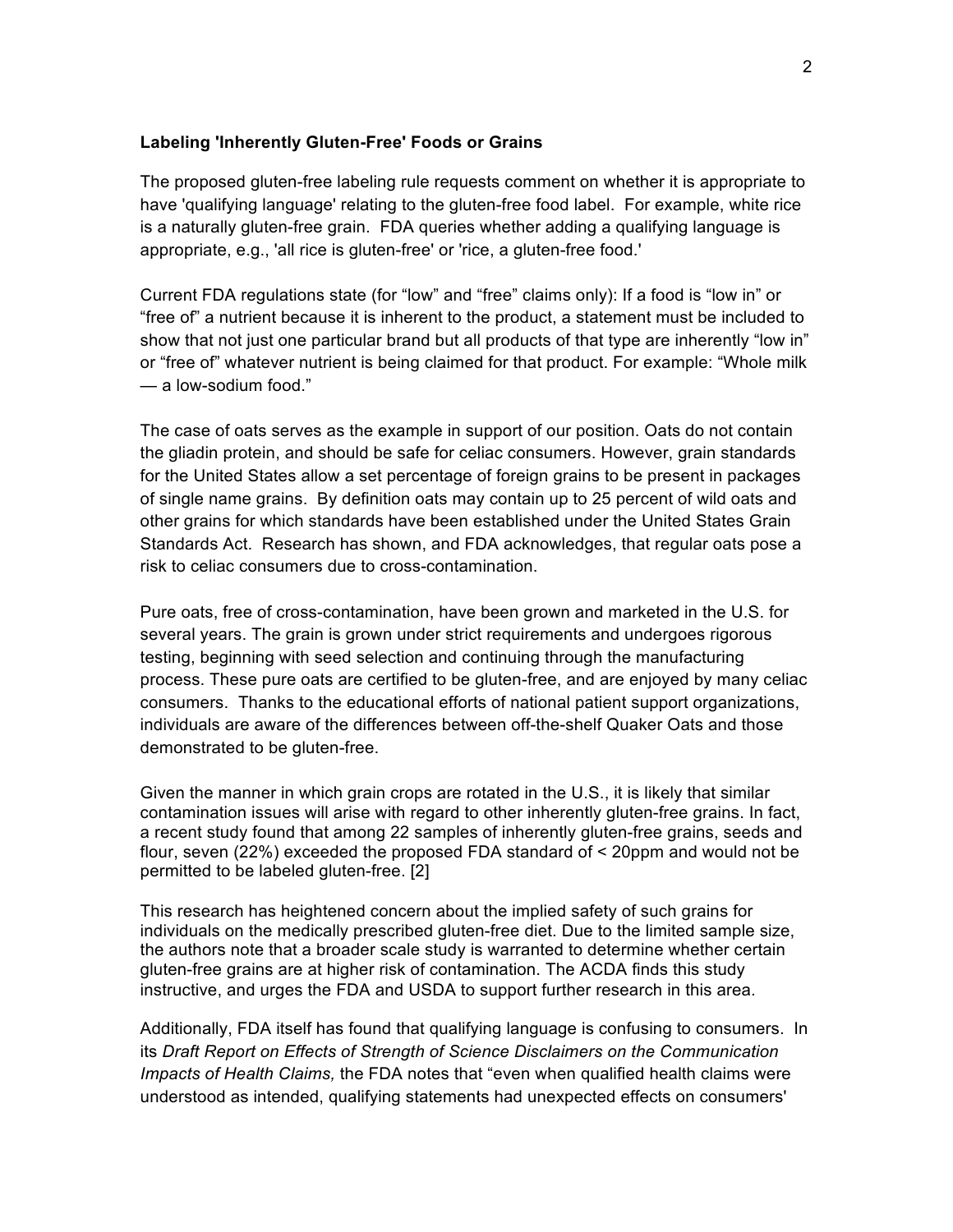judgments about the health benefits and overall healthfulness of the product bearing the claim."

The ACDA strongly urges the FDA to bar the use of qualifying claims for inherently gluten-free foods and require all products labeled 'gluten-free' to be in compliance with the <20ppm standard, and follow the same labeling protocols. Although this position differs from existing policy for the labeling of inherently 'free' foods, it is warranted to help maximize the safety of celiac consumers.

This approach eliminates the need for consumers to differentiate among products that are inherently gluten-free foods and those which are not. It will also eliminate the use of other statements on products such as "made with gluten-free ingredients", which can be misleading. Finally, it will, in our view, simplify the education process for patients, and the public at large.

# **"Gluten-Free" Is Not Misleading**

The FDA's proposed gluten-free labeling rule states that the agency will permit some claims of 'free' even though the product is not 100% free of the particular nutrient. The NPRM reads, "A consequence of using the analytical methods-based approach is that the words ''gluten-free'' could be used on a product that is not, in fact, entirely free of gluten.

The FDA seeks comments regarding whether, in light of FDA's safety assessment and the data underlying it, the possible presence of more than 0.01 ppm but < 20 ppm gluten in a food bearing a ''gluten-free'' labeling claim should be disclosed on the label in order to prevent a ''gluten-free'' claim from being false or misleading under the statutory definitions of misbranding found at 21 U.S.C. 321(n) and 343(a)." We believe such a disclosure is unwarranted and would conflict with existing regulations for nutrient content claims.

Current FDA regulations on defined ''free'' nutrient content labeling claims allow up to a specified measurable amount of the substance that is the subject of each of those claims to be present in the food. For example, per reference amount customarily consumed or per labeled serving, a food labeled:

| "fat free" could contain $\leq$ 0.5 gram (g) of fat                                          | $($ (§ 101.62(b)(1)(i) (21 CFR 101.62(b)(1)(i))) |
|----------------------------------------------------------------------------------------------|--------------------------------------------------|
| "cholesterol free" could contain < 2 mg cholesterol $($ $\frac{1}{2}$ (§ 101.62(d)(1)(i)(A)) |                                                  |
| "sodium free" could contain < 5 mg sodium                                                    | $(21$ CFR 101.61(b)(1)(i))                       |

Individuals with celiac disease are readily aware that products they purchase are not 100% gluten-free. National patient support organizations, celiac research centers, food manufacturers and others, provide detailed information on the gluten-free diet; none states nor infers that 'gluten-free' products are completely free of gluten.

Based on comments submitted for this rulemaking and revealed in survey results, a large segment of the celiac community believes 'free' to mean containing zero gluten. The position is based, in part, on the mistaken belief that nutrient claims like 'fat free' mean the product contains zero fat. Clearly, the misperception is one that transcends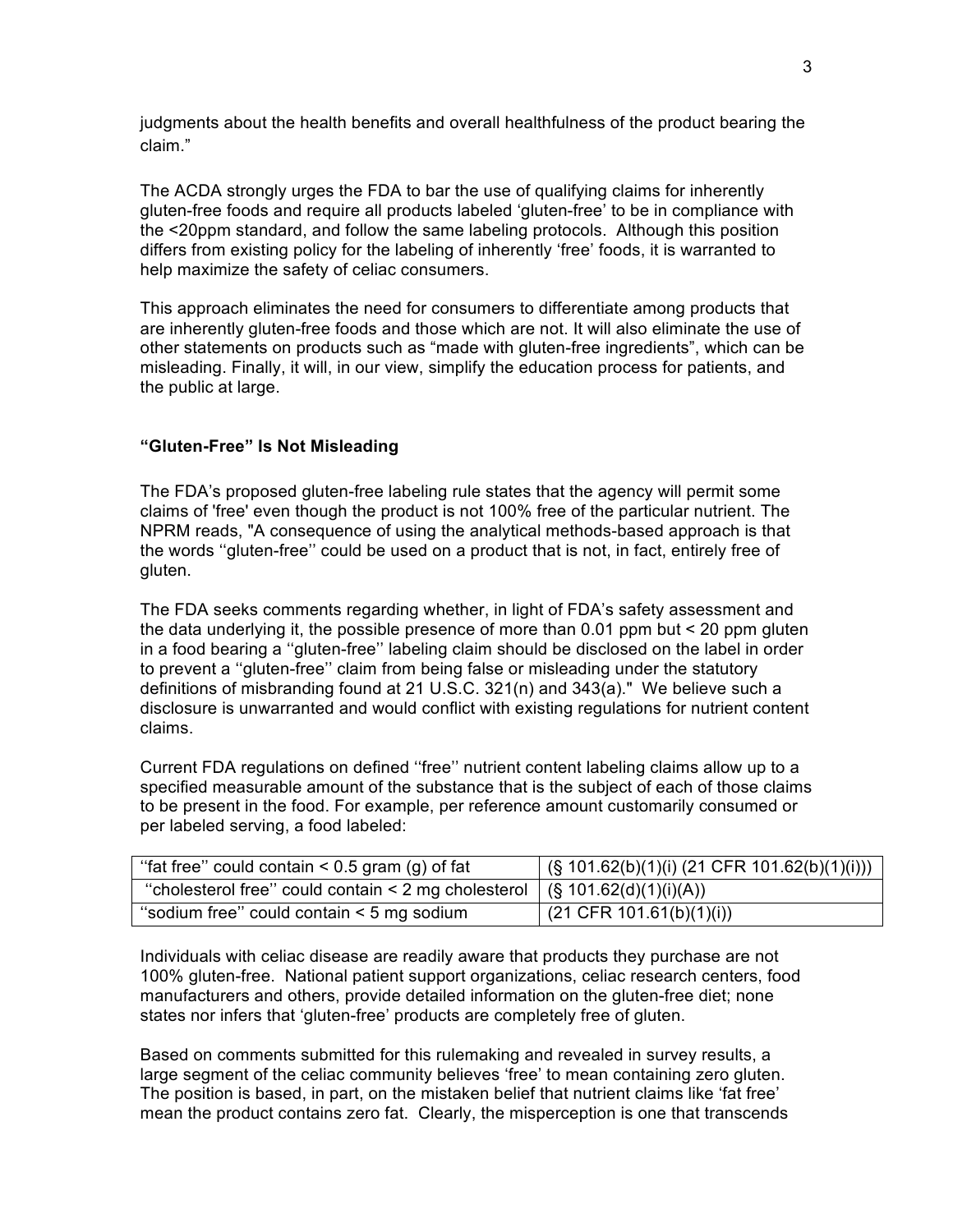the issue of gluten-free labeling. The ACDA strongly discourages the FDA from reversing its position on this point. Additionally, any deviation on this point would be at odds with international labeling standards under the Codex Alimentarius.

## **Gluten-Free and Low-Gluten**

The FDA recognized that Australia and New Zealand have adopted a two-tiered glutenfree labeling system, and requested comment on whether there was support for such a labeling convention in the U.S. We do not believe that the dual standard utilized in these countries is an appropriate model for this country.

The current labeling requirements in Australia and New Zealand dictate that to bear a 'gluten-free' label, a product must contain 'no detectable level of gluten.' A product may bear a 'low-gluten' claim if it contains no more than 20 mg gluten (200ppm) per 100 g of the food. [3]. According to Coeliac New Zealand, few products are labeled low-gluten, and it is readily known that these items are not appropriate for individuals with celiac disease. While the standard permits tiers for labeling, the 'low-gluten' standard does not appear to be of benefit for the consumer.

Another issue with regard to labeling in Australia and New Zealand merits attention. The national support organizations in these countries (Coeliac Australia and Coeliac New Zealand) have programs in which they endorse products at < 20ppm, the Codex level. Products endorsed by the organizations may not be labeled gluten free but may display a cross grain symbol, which is recognized internationally to mean gluten-free. [4] The actions of these national organizations appear to indicate that products tested to the Codex standard are safe and the food standard unnecessarily restrictive.

The Codex standard is tiered as well, with gluten-free set at <20ppm and low-gluten at <100ppm. The U.S. did not agree with this option and proposed only one level to define "gluten free" in its draft positions to the Codex Committee on Nutrition and Foods for Special Dietary Uses, in September 2007. It was joined by other countries opposing the dual standard for labeling, (gluten-free < 20ppm, low-gluten < 100 ppm), when considered by the Committee on Nutrition and Foods for Special Dietary Uses of the Codex Alimentarius Commission in November 2007. [5]

European countries have had some standard for gluten-free labeling for three decades. During that time celiac consumers have had access to products that are both glutenfree, by definition, and those containing ingredients such as wheat starch, that have been rendered gluten-free. This point was noted by delegations to the Codex Alimentarius Commission when the standard for gluten-free labeling was in the process of being revised. Countries in which food products are readily available, and marketed as having a reduced gluten content (e.g. between 20 ppm and 100 ppm), advocated for a tiered labeling approach, because consumers had used such gluten free foods for a long time without any negative consequence. Further, that the removal of these products would limit consumers' choice for their diets. [6]

Products containing wheat starch or other ingredients 'rendered' gluten-free are not readily available in the U.S. market. Food manufacturers are not using such ingredients in large part because consumers are unfamiliar with them and question their safety. The arguments that led to the Codex dual standard are not valid for the U.S. population.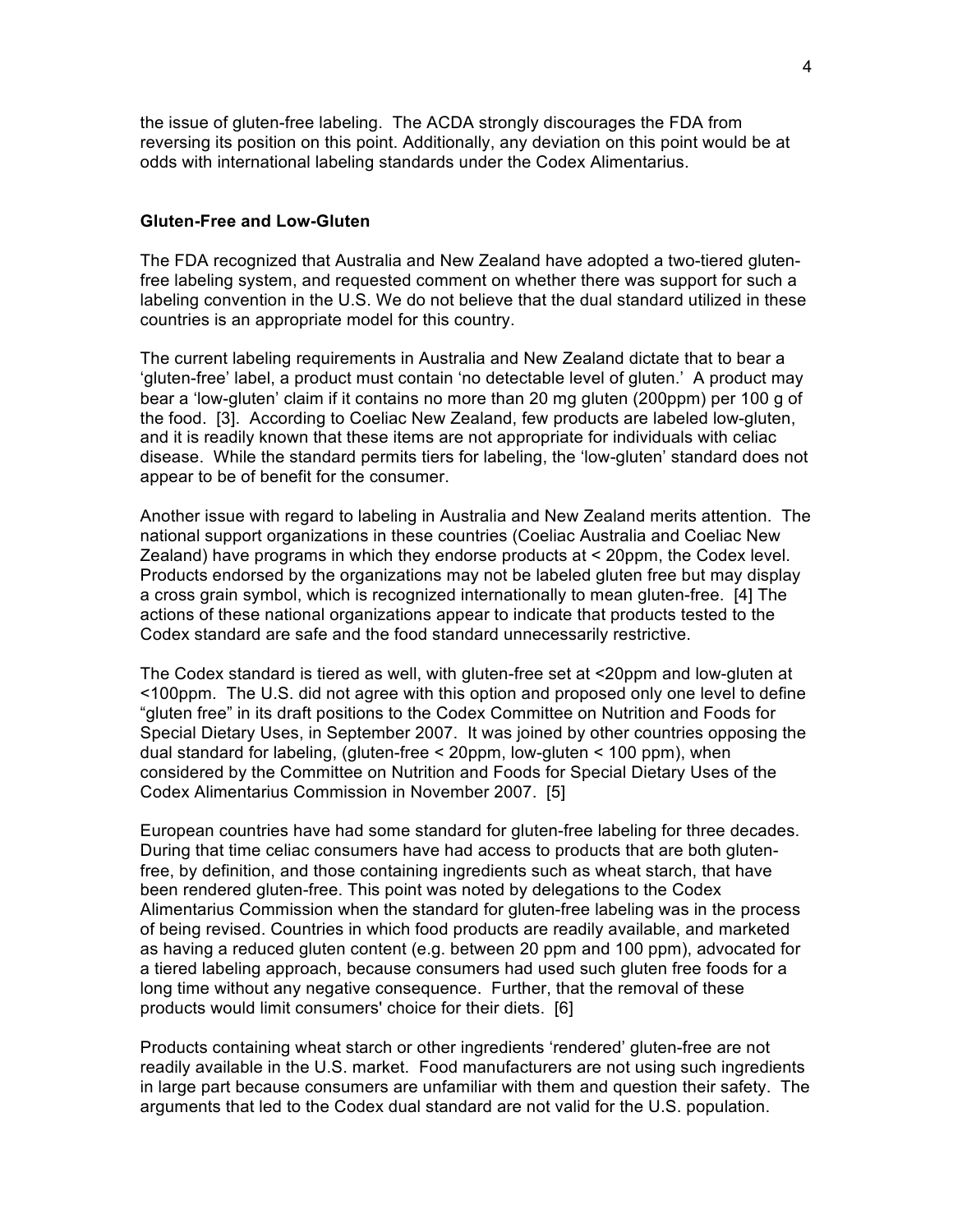Celiac consumers have waited years for a clear, straightforward standard. A tiered approach for gluten-free labeling will compound, rather than minimize, confusion for consumers and the ACDA strongly believes the option should be rejected.

# **Extremely Sensitive Celiac Consumers**

The FDA requested information about the number of individuals for whom the proposed standard would not be sufficiently protective, and data identifying the proportion of the celiac population that may have adverse reactions when exposed to gluten levels between 0.01 ppm and < 20 ppm.

The ACDA is unaware of any studies to assess the specific sensitivity levels of persons with celiac disease. Anecdotal evidence is not a substitute for peer-reviewed scientific research and should not be considered as basis for determinations relating to this rulemaking.

**Once research is conducted and published on this topic, we would recommend that it be evaluated for consideration with regard to revising the 20ppm standard.** 

# **Standard Lower Than 20 ppm**

The ACDA does not believe that reducing the level of parts per million to 1 ppm, as advanced in the Gluten Report, would be advantageous to industry and would in fact negatively impact consumers who rely on trusted manufacturers to provide safe foods. We believe this to be the case for many reasons:

First, research has demonstrated that a 20 ppm standard is safe for the majority of individuals with celiac disease. [7] This research was cited by the U.S. delegation, as a basis for the adoption of that standard by the Codex Alimentarius Commission. [8]

Next, forcing manufacturers to produce gluten-free foods with extremely low levels of gluten will be detrimental to those people who need gluten free products the most, as it will unnecessarily cause (at a minimum) a significant reduction in the array of gluten-free products or the disappearance of gluten free labeled products all together.

It is unclear how many companies currently producing gluten-free products would be able to meet a standard significantly lower than 20ppm, or the rigors required to maintain compliance. The margin of error in testing for gluten, using the best methodologies, can range from 10 - 20%. At an extremely low threshold like 5ppm, the variability would mean ingredients testing at or below that standard, could exceed that threshold in subsequent testing. The most vigilant manufacturers could experience economic harm when a slightly out of compliance ingredient (but still under 20ppm) would result in the company not being able to ship product that its consumers want and need.

Additionally, this would lead to increased food costs as manufacturers would need to be appropriately compensated to take on this additional risk, with less supply sources, in order to maintain this level. Research shows that the costs of gluten-free products range from 5% to 1000% higher than gluten-containing products. Gluten-free bread and pasta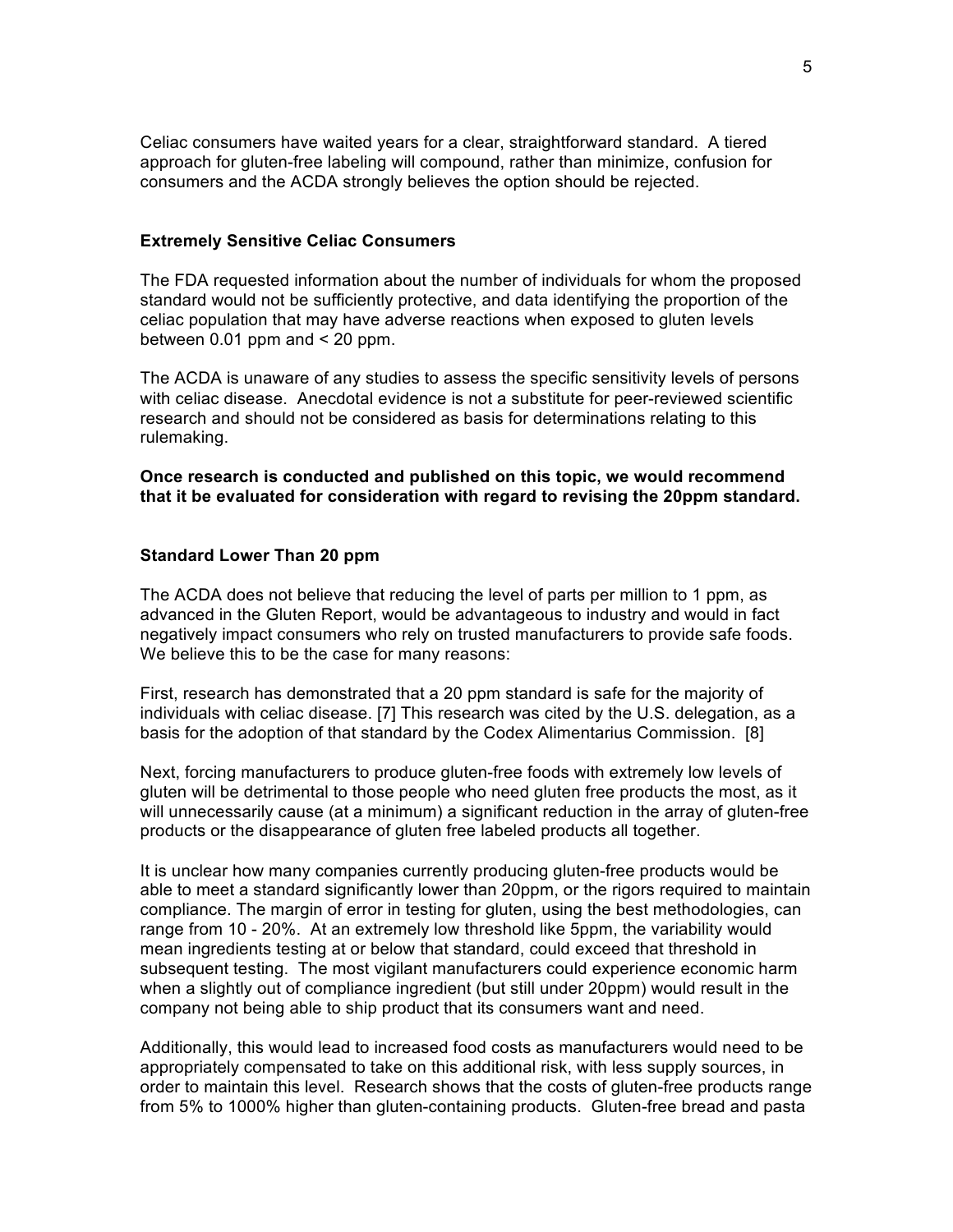on average are twice as expensive as comparable wheat products. [9,10] Further increases would negatively effect celiac consumers with some being unable to afford products, resulting in the difficulty to adhere to their medical diet.

It could further have an adverse impact on international trade due to creating a standard that is not the norm in many parts of the world including Europe, where the Codex standard is 20ppm. Forcing U.S. manufacturers to abide by this unnecessary level will unfairly harm their ability to compete successfully outside of the U.S. borders. Conversely, foreign companies who are testing their products to a higher parts per million will not be able to sell their products in the U.S. As a result, consumers will be more confused as to what products they can and can't eat thus creating more difficulty for the celiac consumer.

# **As more scientific research becomes available, we urge the FDA to regularly review the testing methodologies, and standards and revise where appropriate, to ensure the safety of celiac consumers.**

#### **Codified Standard**

We believe that having a codified statement for testing purposes would prove beneficial in maintaining uniformity throughout the industry. Other related issues that are not specifically related to testing, (e.g., standard, methodologies) would be served by guidance language, as this will allow the FDA and food manufacturers alike the flexibility to address and respond to issues and make changes as warranted in the most timely manner.

The following comments, while not specific to the establishment of the gluten-free standard, are important for consideration with regard to the implementation of the final rule.

# **Education**

As noted in the opening summary to this rulemaking, "establishing a definition of the term `gluten-free' and uniform conditions for its use in the labeling of foods is needed to ensure that individuals with celiac disease are not misled and are provided with truthful and accurate information with respect to foods so labeled." On this point, we are in complete agreement. After resolving the standard and compliance issues relating to labeling, another major hurdle must be cleared if celiac consumers are to feel confident in their product choices. Educating the consumer must be a top priority once this rulemaking is completed.

The ACDA noted in comments submitted in April 2007, that conducting a series of educational programs will be critical to ensuring that celiac consumers understand the changes set forth by these regulations. We again urge the FDA to enlist the assistance of health care professionals and advocacy organizations in preparing and disseminating educational materials for celiac consumers. With the advances in social media, the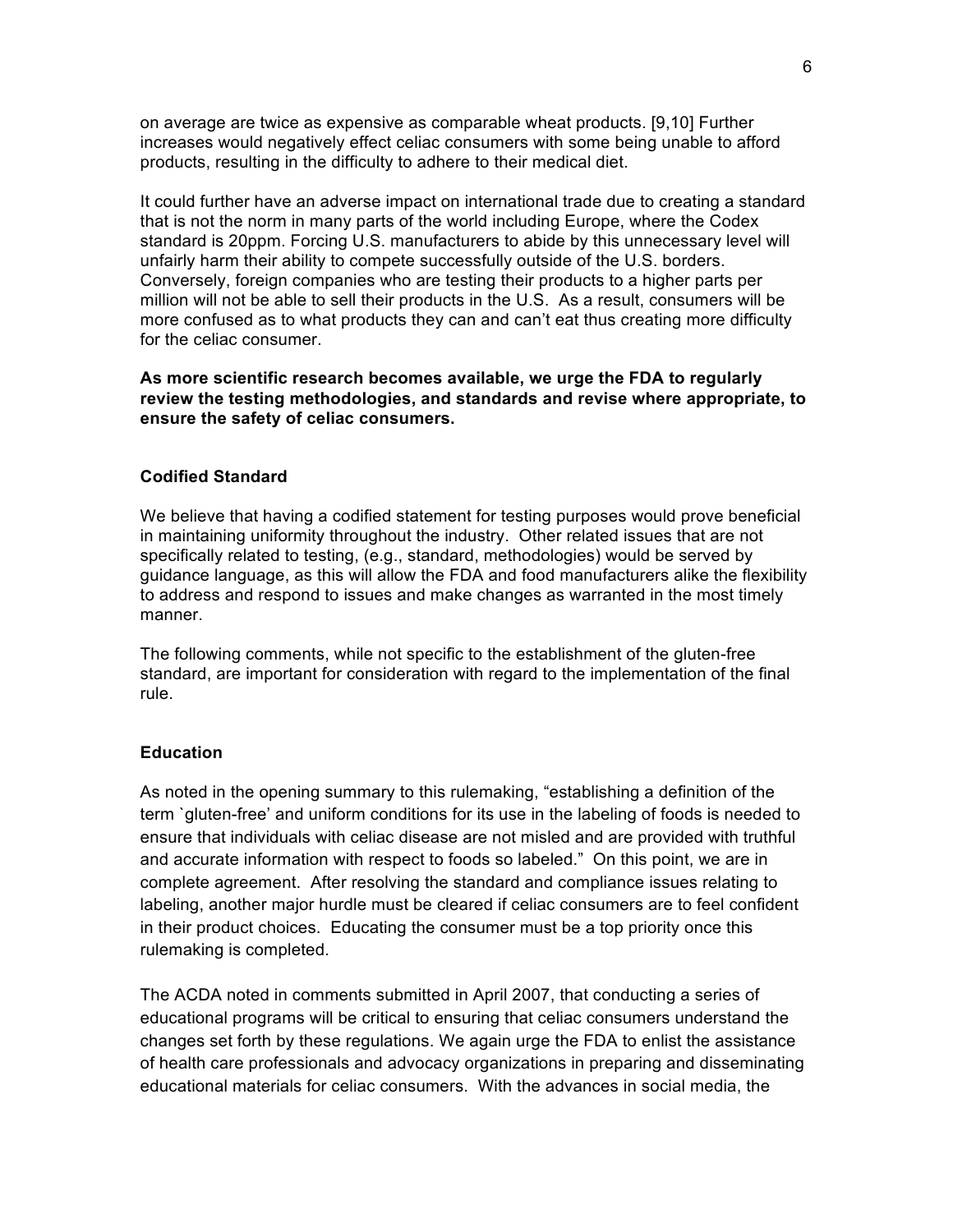agency has better opportunities to reach individuals and share information about the new labeling requirements at minimal cost.

Additionally, food manufacturers will look to the FDA for detailed guidance to ensure they are in compliance with the new regulations. The ACDA stands ready to assist you in the development of training and educational modules.

# **Advisory Labeling**

The scope of this NPRM does not address another significant problem -- advisory labeling. There are a great many instances where the consumer is confused by reading conflicting statements on product labels. For example, a product labeled as 'gluten-free' yet bearing the statement "manufactured in a facility that also manufactures gluten containing products" or "made in a facility that also produces products made with wheat." The FDA must evaluate the appropriateness of such advisory statements in light of the overall public policy goal sought by this rulemaking. A defined gluten-free standard along with strict labeling requirements will give consumers greater confidence in making safe product selections.

Advisory statements raise questions in the mind of the celiac consumer, undermine product confidence, and unnecessarily lead one to limit his or her food choices. Concern about such statements resonate beyond the celiac community, generating confusion for millions of food allergic Americans as well. If similar labeling is permitted after these rules are promulgated, questions will persist in the minds of celiac consumers potentially undermining the intent of this rulemaking.

### **Harmonization**

This rulemaking, as required by FALCPA, only governs products regulated by the FDA. Those regulated by the USDA are beyond its scope. The need for and issues relating to gluten-free products are universal and not isolated to those within the regulatory purview of a particular agency.

We understand that the USDA has expressed an interest in requiring firms who wish to label meat, poultry, etc., 'gluten-free, to meet FDA's standards once finalized. However, a definitive statement on this point has not been made. The ACDA strongly encourages the FDA to collaborate closely with its colleagues at USDA to ensure there is harmonization between the agencies with regard to gluten-free labeling. In the best interest of the celiac consumer, that effort must entail setting a single effective date for compliance with the FDA labeling standard.

Having a single effective date for products regulated by both agencies will help to minimize confusion about what gluten-free labeling means across the board. Individuals will have confidence that the label on the gluten-free chicken nuggets means exactly the same as it does on a similarly labeled breakfast cereal. This will also make it easier for organizations such as the ACDA, and others serving the celiac community, to educate consumers about the new labeling requirements.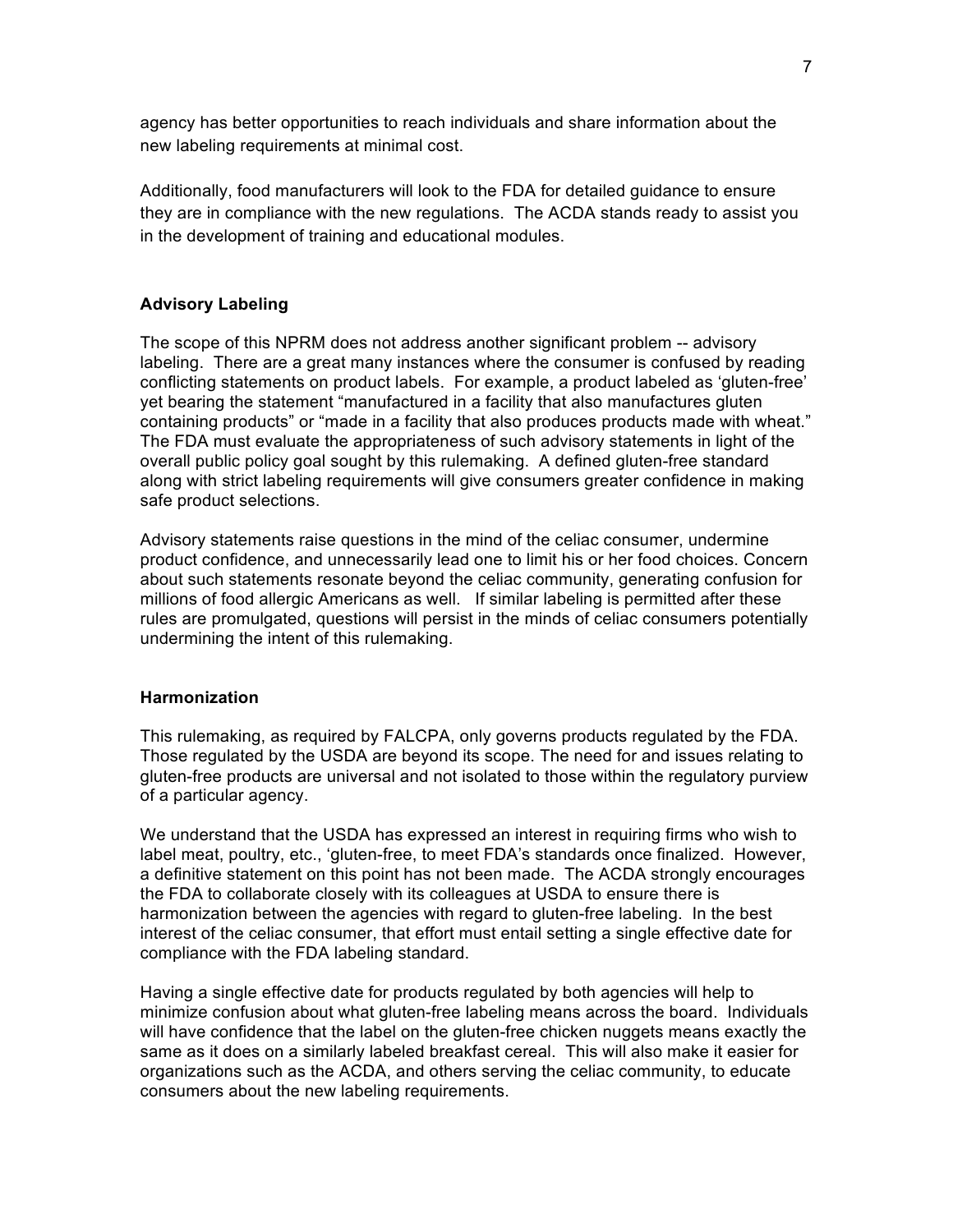We believe it is critical for the FDA and USDA to take advantage of this opportunity to accomplish a goal that is long overdue, by providing consumers with consistent information they need to maintain their health.

## **Conclusion**

There is no medical intervention for the treatment of celiac disease, no drug, no ongoing therapy. The treatment, while medically prescribed, is self-administered and in many instances without medical oversight. Gluten-free foods, in all forms, are the equivalent of a prescription medication used to manage another lifelong, chronic condition. The laws differ dramatically with regard to the labeling, and manufacturing between drugs and foods, and we do not imply the two should be equal.

We do however, implore the FDA to consider the following: it takes an individual, on average, six years of being ill, of bouncing from doctor to doctor before being properly diagnosed with celiac disease. Gluten-free foods don't undergo years of safety testing before going on the market, like medications. Each and every day, celiac consumers are placed at risk when trying to determine if the foods intended to maintain their health are safe. They have only the clarity and accuracy of the labeling on which to rely. It is a heavy burden, but one that will be eased dramatically with the completion of this rulemaking.

FDA Deputy Commissioner for Food, Mike Taylor, stated in the teleconference to stakeholders announcing the reopening of this NPRM, and in the press, that the agency 'must get this right.' We cannot agree more and believe that reflecting on the experience of other countries, the FDA can determine the approach to gluten-free labeling which best protects and works for the American celiac consumer.

Again, we appreciate the opportunity to comment on these proposed rules and look forward to working with the FDA to ensure their timely and smooth implementation once finalized in the third quarter of next year.

Respectfully,

Detario

Andrea Levario, J.D. Executive Director

American Celiac Disease Alliance 2504 Duxbury Place Alexandria, VA 22308 info@americanceliac.org www.americanceliac.org 703.622.3331